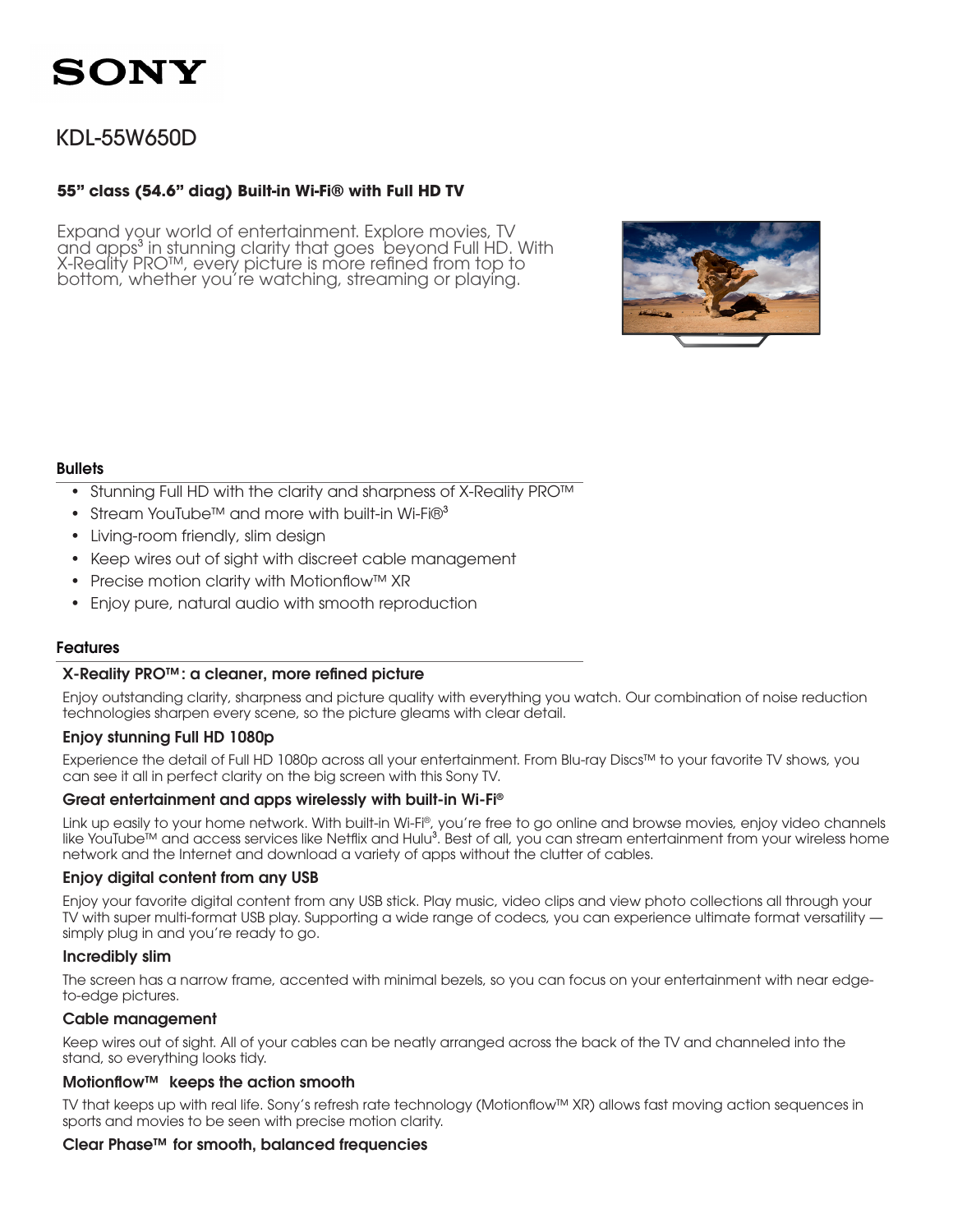Enjoy pure, natural audio with smooth, even reproduction of all frequencies. This TV uses a powerful computer model to analyze and compensate for inaccuracies in speaker response by "sampling" the speaker frequency with higher precision.

#### Your smartphone to the big screen

Screen mirroring lets you enjoy content and apps from your smartphone on your Sony TV<sup>2</sup>. Supersize all your memories and enjoy them on the big screen with family and friends.

#### Make the moment with Photo Sharing Plus

Let everyone share those special photo memories on the big screen. Up to ten people in the room can send photos and short video clips wirelessly from their smartphone straight to the TV to enjoy with a choice of your own optional background music<sup>1</sup>. Your TV even creates its own dedicated Wi-Fi® network — ideal for guests.

#### **Specifications**

| <b>Audio</b>                     |                              |                                       | Photo                                                                    | Demo Mode                              | Yes                                                                                                                                                                                |
|----------------------------------|------------------------------|---------------------------------------|--------------------------------------------------------------------------|----------------------------------------|------------------------------------------------------------------------------------------------------------------------------------------------------------------------------------|
| <b>Bass/Treble/Balance</b>       | <b>Balance</b>               |                                       | <b>Music</b><br>Cinema                                                   | <b>Hotel Mode Menu</b>                 | Yes                                                                                                                                                                                |
| <b>Speaker Configuration</b>     | 2ch, Full Range x 2          | Scene Select<br>Game                  |                                                                          | <b>Inputs and Outputs</b>              |                                                                                                                                                                                    |
| <b>Speaker Position</b>          | Down Firing                  |                                       | Graphics                                                                 | <b>AC Power Input</b>                  | 1 (Bottom)                                                                                                                                                                         |
| <b>Speaker Type</b>              | Open Baffle                  |                                       | Sports<br>Auto                                                           | Analog Audio Input(s)<br>(Total)       | 1 (Rear)                                                                                                                                                                           |
| <b>Audio Features</b>            |                              | <b>Show/Hide Channels</b>             | Yes                                                                      | <b>Audio Out</b>                       | 1 (Side / Hybrid w/ HP)                                                                                                                                                            |
| Alternate Audio<br>(Digital)     | Yes                          | Sleep Timer                           | Yes<br>Yes (Supported File                                               | Component Video (Y/<br>Pb/Pr) Input(s) | 1 (Rear w/Composite)                                                                                                                                                               |
| <b>Audio Out</b>                 | Fixed / Variable             | <b>USB Play</b>                       | System: FAT16/FAT32/                                                     | Composite Video                        |                                                                                                                                                                                    |
| Auto Mute (on no<br>signal)      | Yes                          |                                       | NTFS)<br>MPEG1/MPEG2PS/                                                  | Input(s)                               | 1 (Rear w/Component)                                                                                                                                                               |
| Clear Phase                      | Yes                          |                                       | MPEG2TS/AVCHD/<br>MP4Part10/<br>MP4Part2/ AVI(XVID)/<br>AVI(MotionJpeg)/ | Digital Audio Output(s)                | 1 (Rear)                                                                                                                                                                           |
| Digital Out Format               | Dolby Digital, DTS, PCM      | <b>USB Play (Contents)</b>            |                                                                          | Ethernet Connection(s)                 | 1 (Rear)                                                                                                                                                                           |
| <b>Dolby®</b>                    | Dolby Digital, Dolby         |                                       |                                                                          | <b>HDCP</b>                            | HDCP1.4                                                                                                                                                                            |
|                                  | Digital Plus, Dolby pulse    |                                       | WMV9/ MKV/ WEBM/<br>WAV/ MP3/ WMA/ JPEG                                  |                                        | 640 x 480 (31.5kHz,60Hz)<br>800 x 600 (37.9kHz,60Hz)                                                                                                                               |
| Headphone/Speaker<br>Link        | Yes                          | <b>Design Features</b>                |                                                                          |                                        | 1024 x 768 (48.4kHz,60Hz)<br>1280 x 768 (47.4kHz,60Hz)<br>1280 x 768 (47.8kHz,60Hz)<br>1360 x 768 (47.7kHz,60Hz)<br>1280 x 1024<br>(64.0kHz,60Hz)<br>1920 x 1080<br>(67.5kHz,60Hz) |
| S-Master                         | S-Master Digital Amplifier   | <b>Stand Design</b>                   | Plastic with metal                                                       |                                        |                                                                                                                                                                                    |
| Sound Mode                       | Standard                     | <b>Display Features</b>               |                                                                          | <b>HDMI PC Input Format</b>            |                                                                                                                                                                                    |
|                                  | <b>Music</b>                 | <b>Backlight Type</b>                 | <b>Direct LED</b>                                                        |                                        |                                                                                                                                                                                    |
|                                  | Cinema<br>Game               | Dimming Type                          | Frame Dimming                                                            |                                        |                                                                                                                                                                                    |
|                                  | Sports                       | <b>Display Device</b>                 | <b>LCD</b>                                                               |                                        |                                                                                                                                                                                    |
| <b>Convenience Features</b>      |                              | <b>Display</b>                        |                                                                          |                                        | 1080p (30,60Hz),                                                                                                                                                                   |
| Auto Shut-off                    | Yes                          | <b>Aspect Ratio</b>                   | 16:09                                                                    | <b>HDMI Signal</b>                     | 1080/24p, 1080i (60Hz),<br>720p (30,60Hz), 720/24p,<br>480p, 480i                                                                                                                  |
| <b>BRAVIA®</b> Sync™             | Yes (including HDMI-         | <b>Display Resolution</b>             | Full HD                                                                  |                                        |                                                                                                                                                                                    |
|                                  | CEC)                         | Number of pixels (H x V)              | 1920 x 1080                                                              | <b>HDMI™ Connection(s)</b><br>(Total)  | 2 (1 Rear/1 Side)                                                                                                                                                                  |
| Channel Block (with<br>password) | Analog & Digital             | Screen Size (cm)                      | 138.8 cm                                                                 | Headphone Output(s)                    | 1 (Side / Hybrid w/ Audio<br>Out)                                                                                                                                                  |
| Multiple Language                | English<br>Spanish<br>French | Screen Size (measured<br>diagonally)  | 55" (54.64)                                                              | RF Connection Input(s)                 | 1 (Rear)                                                                                                                                                                           |
| Display                          |                              | Viewing Angle (Right/                 | 178 (89/89) degree                                                       |                                        | 1 (Side / Hybrid w/HP                                                                                                                                                              |
| On/Off Timer                     | Yes                          | Left)                                 |                                                                          | Subwoofer Out                          | and Audio Out)                                                                                                                                                                     |
| On-Screen Clock                  | Yes                          | Viewing Angle (Up/<br>Down)           | 178 (89/89) degree                                                       | <b>USB 2.0</b>                         | $1$ (Rear) $/ 1$ (Side)                                                                                                                                                            |
| <b>Parental Control</b>          | Yes                          | <b>Energy Saving &amp; Efficiency</b> |                                                                          | <b>Network Features</b>                |                                                                                                                                                                                    |
| Photo Frame Mode                 | Yes                          | <b>Dynamic Backlight</b><br>Control   | Yes                                                                      | <b>Home Network</b>                    | MPEG1/MPEG2TS/<br>AVCHD/MP4/AVI/<br>WMV/LPCM/MP3/<br>WMA/ JPEG                                                                                                                     |
|                                  |                              | <b>Power Saving Modes</b>             | Yes                                                                      |                                        |                                                                                                                                                                                    |
|                                  |                              | <b>General Features</b>               |                                                                          | <b>Internet Browser</b>                | Yes (Opera) (OTA)                                                                                                                                                                  |
|                                  |                              | Closed Captions (CC)                  | Analog<br>Digital                                                        |                                        | (Except US and some<br>countries)                                                                                                                                                  |
|                                  |                              |                                       |                                                                          | Opera Apps (System)                    | Yes                                                                                                                                                                                |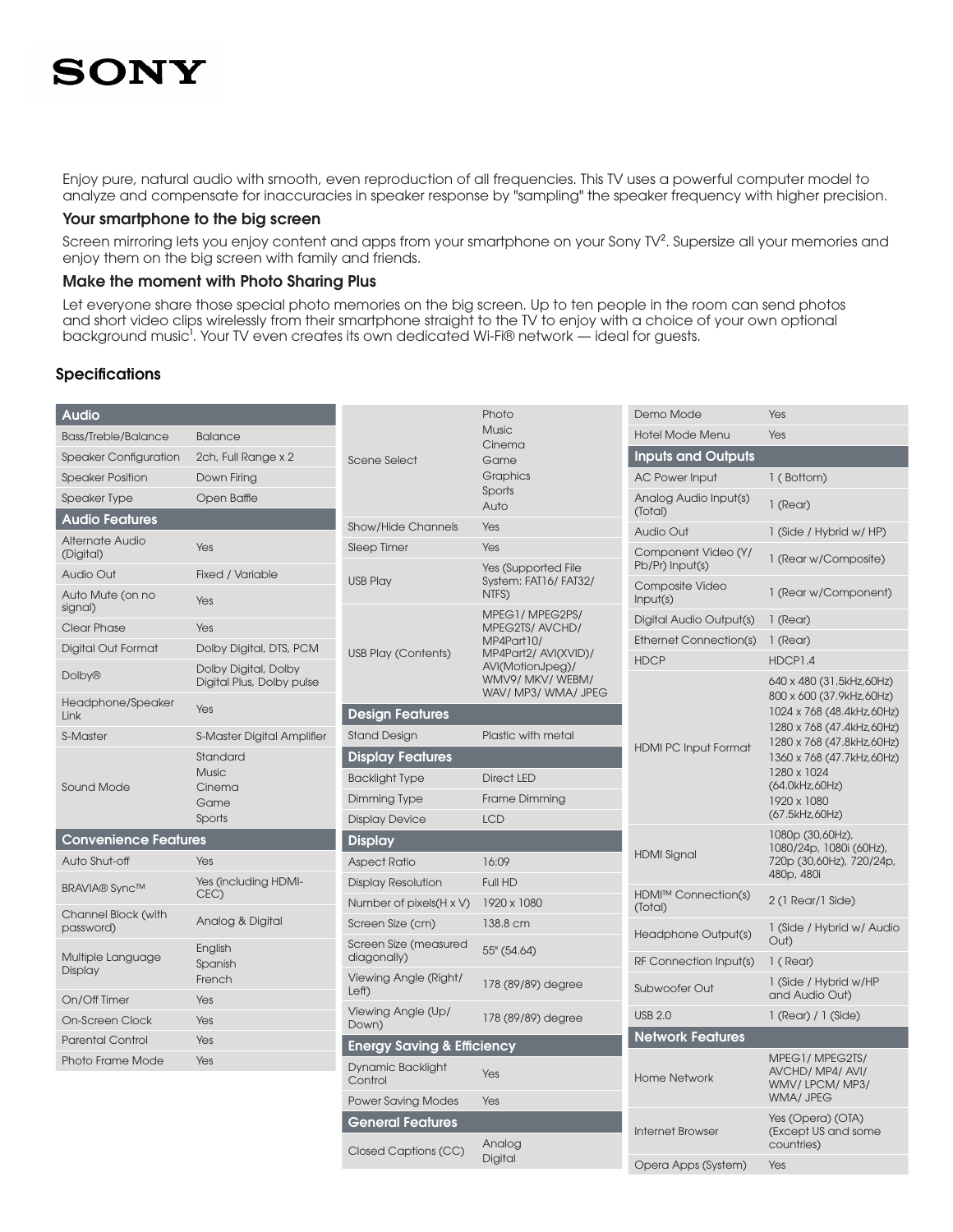| Photo Sharing Plus /                            | Yes                                                                | <b>Auto Wide</b>                      | Yes                                                                                                                                                                                                                      |  |
|-------------------------------------------------|--------------------------------------------------------------------|---------------------------------------|--------------------------------------------------------------------------------------------------------------------------------------------------------------------------------------------------------------------------|--|
| Photo Share                                     |                                                                    | <b>Blinking Type</b>                  | Frame Blinking                                                                                                                                                                                                           |  |
| Screen<br>mirroring(Miracast)                   | Yes                                                                | <b>LED Motion Mode</b>                | Yes                                                                                                                                                                                                                      |  |
| <b>TV SideView™</b>                             | Yes                                                                | Live Color <sup>™</sup><br>Technology | Yes                                                                                                                                                                                                                      |  |
| Wi-Fi Certified                                 | Yes                                                                | Motionflow™ XR                        |                                                                                                                                                                                                                          |  |
| <b>Wi-Fi Direct</b>                             | Yes                                                                | Technology                            | Motionflow XR                                                                                                                                                                                                            |  |
| Wi-Fi Frequency                                 | 2.4GHz only                                                        |                                       | Vivid                                                                                                                                                                                                                    |  |
| Wi-Fi Standard                                  | b/g/n                                                              |                                       | Standard<br>Custom                                                                                                                                                                                                       |  |
| <b>Wireless LAN</b>                             | Integrated                                                         |                                       | Photo-Vivid<br>Photo-Standart<br>Photo-Custom                                                                                                                                                                            |  |
| <b>Annual Power</b><br>Consumption              | 148kWh/Year                                                        | Picture Mode                          |                                                                                                                                                                                                                          |  |
| <b>Power</b>                                    |                                                                    |                                       | Cinema<br>Game<br>Graphics<br>Sports                                                                                                                                                                                     |  |
| <b>Power Consumption</b><br>(in Operation) max. | 144W                                                               |                                       |                                                                                                                                                                                                                          |  |
| <b>Power Consumption</b><br>(in Standby)        | 0.50W                                                              | <b>Video Processing</b>               | <b>X-Reality PRO</b>                                                                                                                                                                                                     |  |
| <b>Power Requirements</b><br>(frequency)        | 60 Hz                                                              |                                       | Wide Zoom<br>Normal                                                                                                                                                                                                      |  |
| <b>Power Requirements</b><br>(voltage)          | <b>Wide Mode</b><br><b>AC 120 V</b>                                |                                       | Full<br>Zoom<br>Normal / Full1 / Full2                                                                                                                                                                                   |  |
| <b>Regulation and Standards Compliance</b>      |                                                                    |                                       | for PC                                                                                                                                                                                                                   |  |
| <b>VESA® Hole Pitch</b>                         | 15 3/4 x 7 7/8 inch (400 x<br>200 mm)                              | <b>Weights and Measurements</b>       |                                                                                                                                                                                                                          |  |
| <b>VESA® Hole Spacing</b><br>Compatible         | Yes                                                                |                                       | TV only: 48 3/4 x28 3/8<br>x3 3/4 inch (1239 x 722 x<br>94 mm)<br>TV with stand: 48 3/4 x 29<br>3/4 x 11 inch (1239 x 775)<br>x 278 mm)<br>Stand Width: 24 5/8 in<br>$(625 \, \text{mm})$<br>AC Cable Length: 1500<br>mm |  |
| <b>TV System</b>                                |                                                                    |                                       |                                                                                                                                                                                                                          |  |
| <b>Channel Coverage</b><br>(Analog)             | VHF: 2-13 / UHF: 14-69 /<br>CATV: 1-135                            | Dimensions (Approx.)                  |                                                                                                                                                                                                                          |  |
| Channel Coverage<br>(Digital Cable)             | CATV: 1-135                                                        |                                       |                                                                                                                                                                                                                          |  |
| Channel Coverage<br>(Digital Terrestrial)       | VHF: 2-13 / UHF: 14-69                                             |                                       | Carton dimensions: 52<br>5/8 x 32 3/4 x 7 3/4 in                                                                                                                                                                         |  |
| Color System                                    | <b>NTSC</b>                                                        | Packaging (Approx.)                   | $(1335 \times 829 \times 196 \text{ mm})$<br>Carton weight: 52.9 lbs<br>(24 kg)                                                                                                                                          |  |
| Memory                                          | 4G                                                                 |                                       |                                                                                                                                                                                                                          |  |
| Number of Tuners<br>(Terrestrial/Cable)         | 1 (Digital / Analog)                                               |                                       | TV only: 37 lbs (16.8 kg)                                                                                                                                                                                                |  |
| OS                                              | Linux                                                              | Weight (Approx.)                      | TV with stand: 40 lbs.<br>$(18.1 \text{ kg})$                                                                                                                                                                            |  |
| TV System (Analog)                              | M                                                                  | <b>Accessories</b>                    |                                                                                                                                                                                                                          |  |
| TV System (Digital<br>Cable)                    | Clear QAM                                                          |                                       | Remote Control (RMT-<br>TX102U)                                                                                                                                                                                          |  |
| TV System (Digital<br>Terrestrial)              | <b>ATSC</b>                                                        |                                       | Batteries (R03)<br><b>AC Power Cord Spec</b><br>(Inlet C7, US plug type,<br>2pin, straight shape)<br><b>Operating Instructions</b><br>Quick Setup Guide<br><b>Table Top Stand</b>                                        |  |
| <b>Video</b>                                    |                                                                    | <b>Supplied Accessories</b>           |                                                                                                                                                                                                                          |  |
| Video Signal                                    | 1080p (60 Hz)<br>1080i (60 Hz)<br>720p (60 Hz)<br>480 <sub>p</sub> |                                       |                                                                                                                                                                                                                          |  |
| <b>Video Features</b>                           | 480i                                                               |                                       |                                                                                                                                                                                                                          |  |
| 24p True Cinema™                                |                                                                    |                                       |                                                                                                                                                                                                                          |  |
| Technology                                      | Yes                                                                |                                       |                                                                                                                                                                                                                          |  |
| 4:3 Default                                     | Yes                                                                |                                       |                                                                                                                                                                                                                          |  |
| <b>Advanced Contrast</b><br>Enhancer (ACE)      | Yes                                                                |                                       |                                                                                                                                                                                                                          |  |